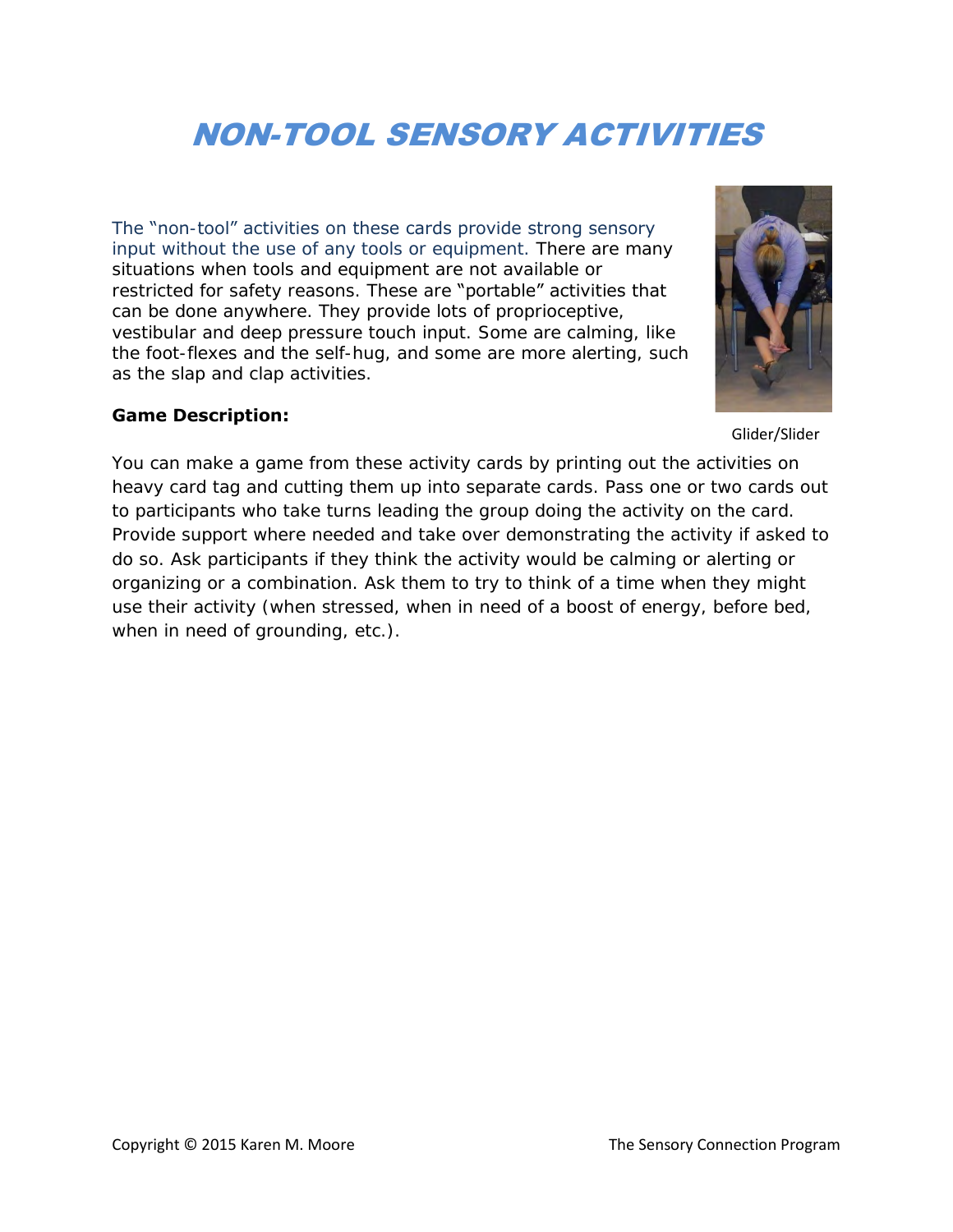## **Chair Pushups** (Work up to 5)

Grip the sides of a straight chair and use arms to lift the upper body slightly off the seat of the chair.

### **Foot-Flexes** (Try 5)

Point toes and then flex feet and hold for a few seconds to give a little stretch to the lower leg, relax.

## **Trunk Turns** (Try 5)

Place hands on top of head and turn slowly to one side and then the other; stop in center position.

### **Slap and Clap** (8 times - change pattern)

While seated slap thighs and then clap hands with a rhythmic beat; try various patterns such as slapping once, clapping twice…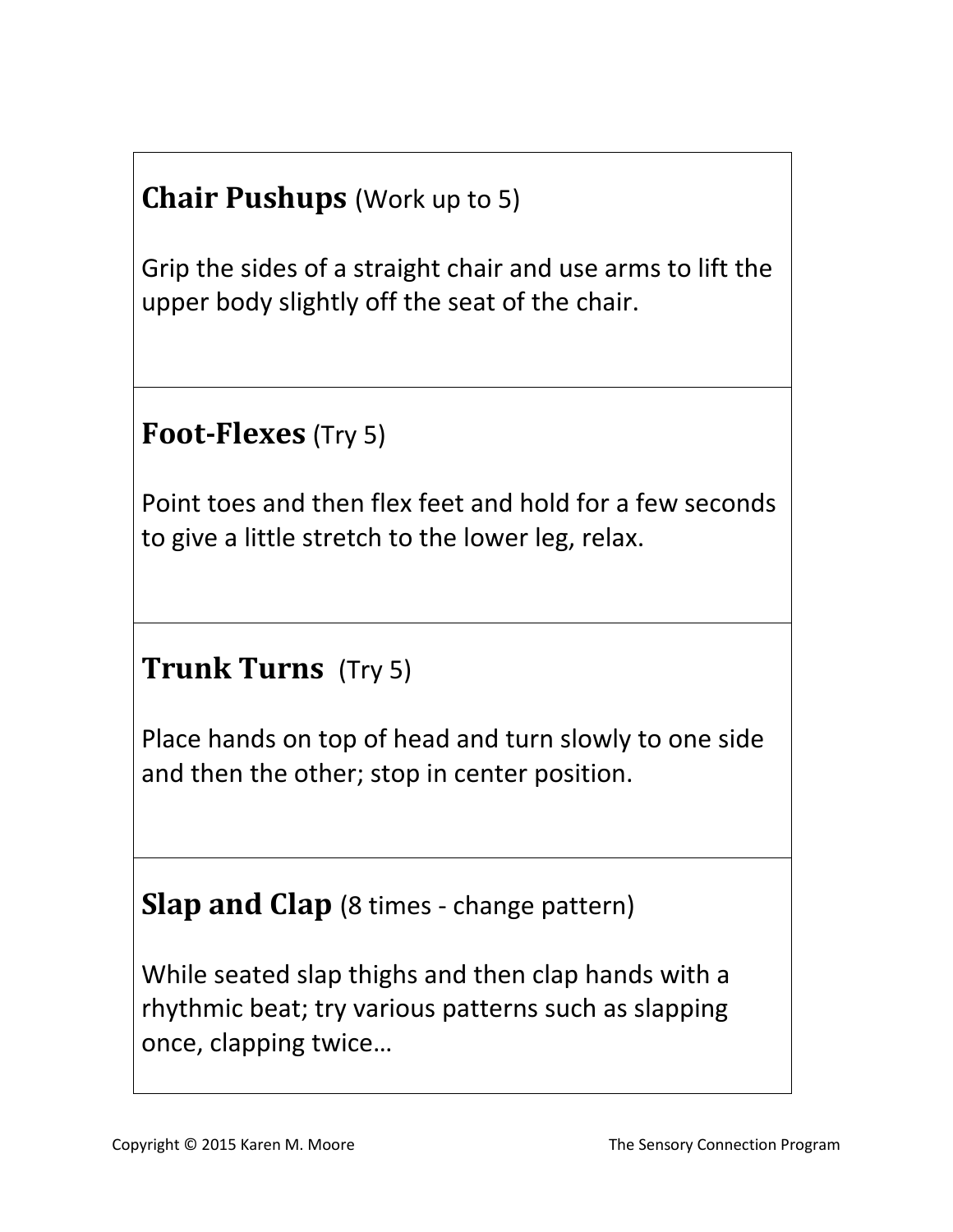# **Full Body Joint Compression** (1 slowly)

In a standing position, place hands on top of head and "bounce" 10 times by lifting heels and then gently bouncing them down on the floor.

## **Upper Body Joint Compression** (1)

Place hands on table or wall and lift heels of palms up and down, gently "bouncing" 10 times.

**Hand Press** (5 times)

Press palms of hands together firmly (prayer position) hold to the count of five and release and relax . Repeat.

### **Glider/Slider** (2 times)

Extend arms, cross just above wrist, clasp hands; slide hands slowly down legs towards floor, relax and let natural stretch happen; slowly return to seated position.